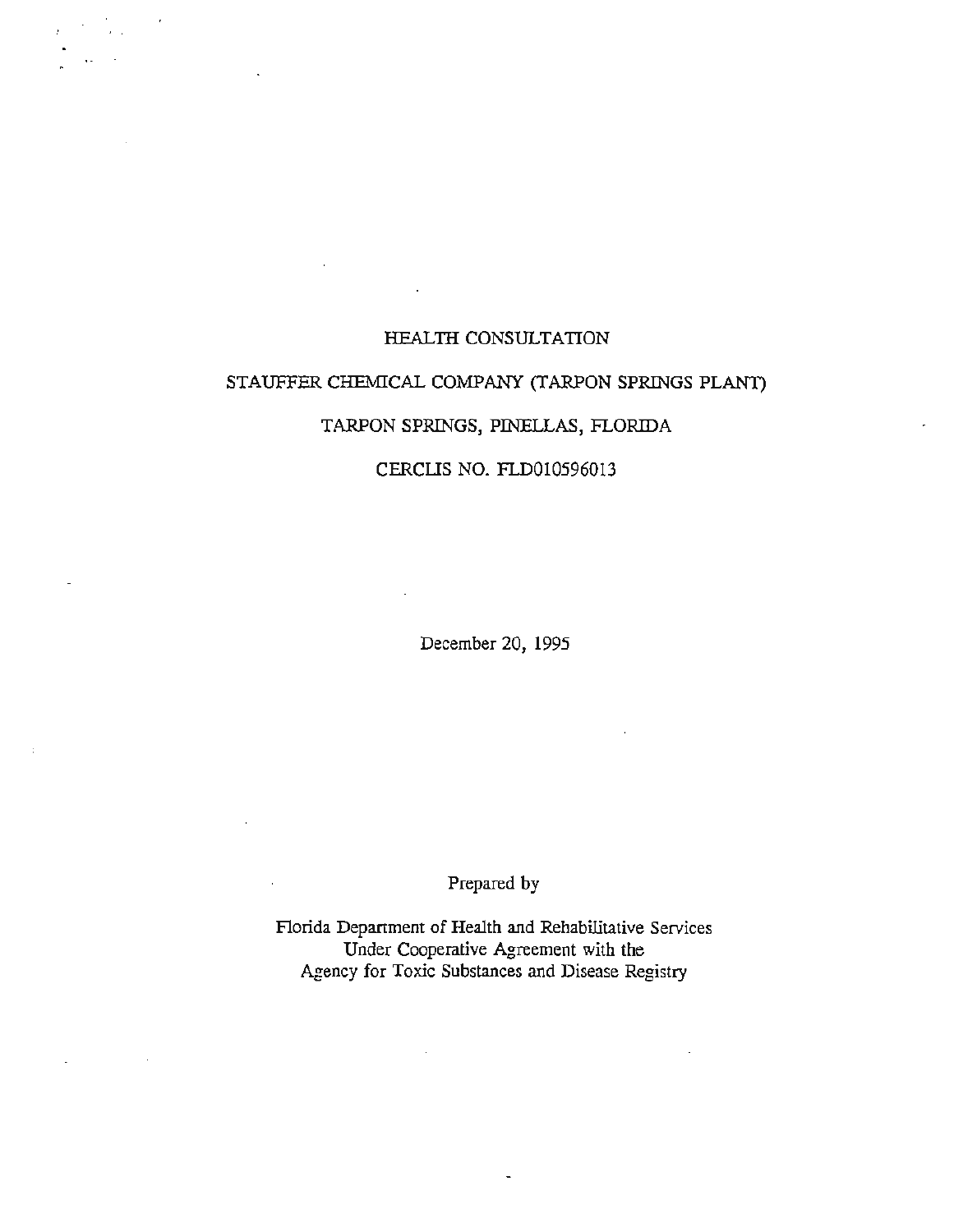### BACKGROUND AND STATEMENT OF ISSUES

The Florida Department of Health and Rehabilitative Services (Florida HRS) has been · petitioned by a community member for an evaluation of the health effects of exposure to sulfur dioxide from the Stauffer Chemical plant in Tarpon Springs, Florida. The petitioner expressed concern that an inadequate evaluation of this contaminant had been conducted in the preliminary public health assessment for the site because air monitoring data had not been provided to Florida HRS.

We evaluated sulfur dioxide as a contaminant of concern in the health assessment based on the data that was available at the time the assessement was written (1). The petitioner and the Florida Department of Environmental Protection have provided Florida HRS with additional air monitoring data (2, 3). We have detennined that a health consultation to evaluate the air monitoring data is an appropriate response to the request. The interpretation, advice, and recommendations presented in this report are situation-specific and should not be considered applicable to any other situations.

The Stauffer Chemical Company/Tarpon Springs site (Stauffer) is between Anclote Boulevard and the Anclote River, about one mile east of the Gulf of Mexico, in Tarpon Springs, Pinellas County, Florida (Figures 1 and 2). The plant, which extracted elemental phosphorus from phosphate ore, is currently inactive and many buildings and other structures have been dismantled and removed from the site. A skeleton crew, consisting of a manager, four operators and three security guards, is providing 24-hour security and maintenance of the grounds and remaining equipment.

The 160-acre facility was operated by Victor Chemical Works from 1947 to 1960 when it was purchased by Stauffer Chemical Co. Stauffer operated the plant until it closed in 1981 (4, 5). The facility's ownership has changed several times since then and is currently the Stauffer Management Co., a subsidiary of Zeneca, Inc. (formerly ICI Americas) (6).

The main plant site, as shown in Figure 3, is south and west of Anclote Road. This area originally included the phosphate ore processing and phosphorus production facilities, waste disposal facilities, office and administration buildings, and several railroad spurs used for receipt of raw materials and shipment of products. The area to the north, between Anclote Road and Anclote Boulevard, contains production wells for process water and was also used for storage of crushed slag and other waste materials. The railroad lines, many of the buildings, and much of the waste slag were removed after the plant closed.

According to 1990 census data (7), approximately 14,000 people live within a one mile radius of the site north of the Anclote River and about 4, 700 people live within one mile south of the river. The neighborhoods north of the site are lower-middle income while the ones south of the site across the river are middle income. About 100 feet north of the site across Anclote Boulevard are an elementary school and daycare center, and three-quarters of a mile southwest of the site across the Anclote River are a hospital and another daycare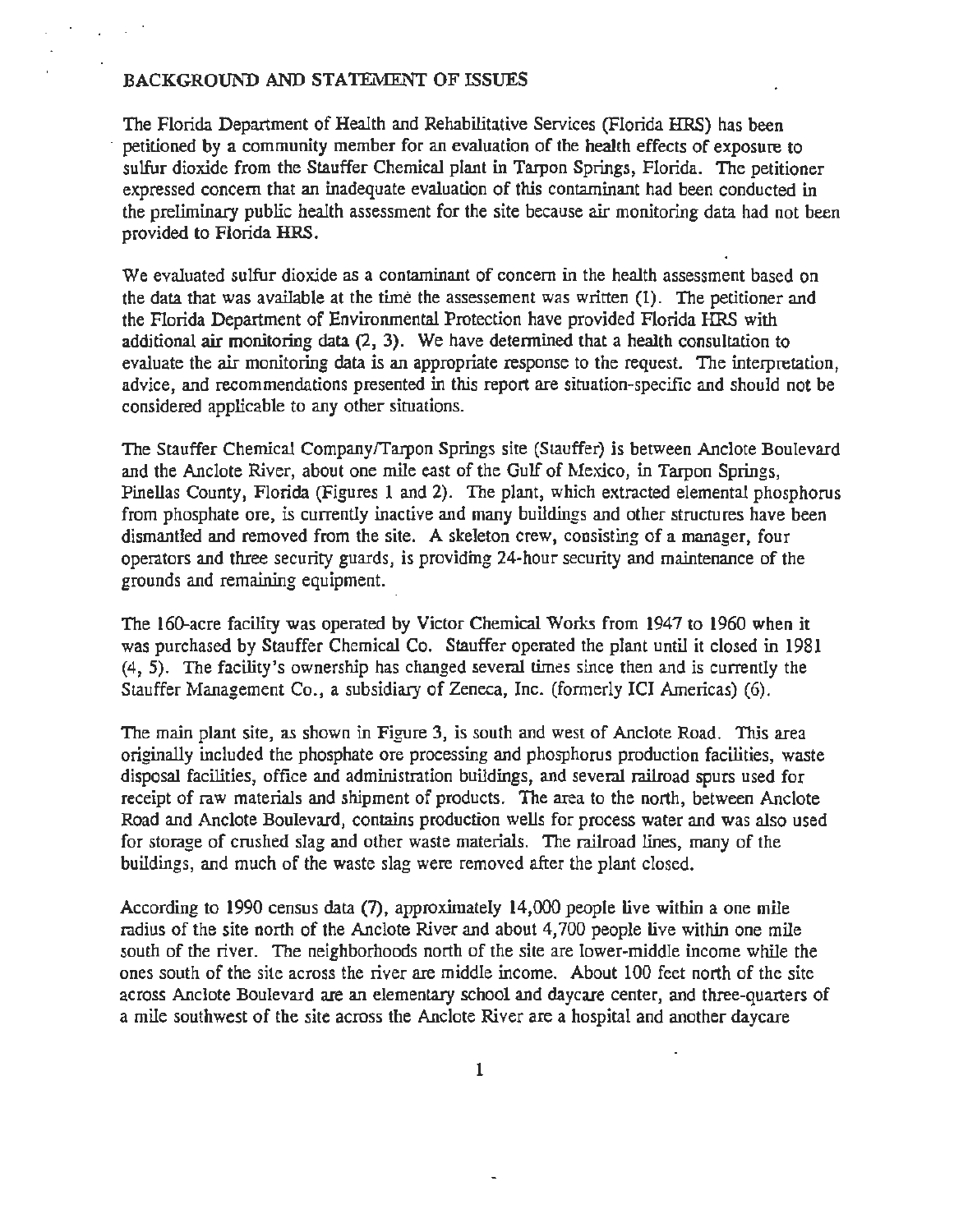center.

Between 1975 and 1979, the Pinellas County Department of Environmental Management · (DEM) received numerous complaints from local citizens about air pollution from the Stauffer plant (8). Residents near the plant complained of choking fumes (probably sulfur dioxide) from the plant. One news article and several citizen complaints described white clouds (probably phosphorus pentoxide) emanating from the plant.

In July 1977, an air monitoring station was installed near the southeast corner of the Stauffer plant (Fig. 4). Air samples for sulfur dioxide were collected by 24-hour bubbler and 3-hour continuous monitoring (3). Table 1 below presents the highest sulfur dioxide level measured for each year between 1977 and 1981. Sulfur dioxide levels near Stauffer exceeded the state of Florida standard (8) until 1980 when they began a dramatic decline. It was at about this same time that the Stauffer plant began to close down. Because the air monitoring station is very close to the Stauffer plant (see Figure 4), we believe that the sulfur dioxide levels are representative of those to which people living or working near the plant may have been exposed.

|             | SULFUR DIOXIDE, 24-HOUR<br>STD: 260<br><b>BUBBLER.</b><br>$mg/m^3$ |      | SULFUR DIOXIDE, 3-HOUR<br>CONTINUOUS.<br>STD:<br>1300 mg/ $m^3$ |      |
|-------------|--------------------------------------------------------------------|------|-----------------------------------------------------------------|------|
| <b>YEAR</b> | $mg/m^3$                                                           | ppm  | $mg/m^3$                                                        | ppm  |
| 1977        | 715                                                                | 0.28 | 1877                                                            | 0.72 |
| 1978        | 907                                                                | 0.35 | 1550                                                            | 0.60 |
| 1979        | 592                                                                | 0.23 | 2026                                                            | 0.78 |
| 1980        | 201                                                                | 0.08 | 568                                                             | 0.22 |
| 1981        | 149                                                                | 0.06 | 463                                                             | 0.18 |

Table 1. Maximum Annual Sulfur Dioxide Level

 $mg/m<sup>3</sup>$  - micrograms per cubic meter of air ppm - parts per million Source: (3, 6)

#### DISCUSSION

There is no ATSDR Toxicological Profile for sulfur dioxide. Therefore, no Minimal Risk Level (MRL) is available. For 1977-1979, sulfur dioxide levels measured at the air monitoring station exceeded the Florida standard and the NIOSH short term exposure limit

2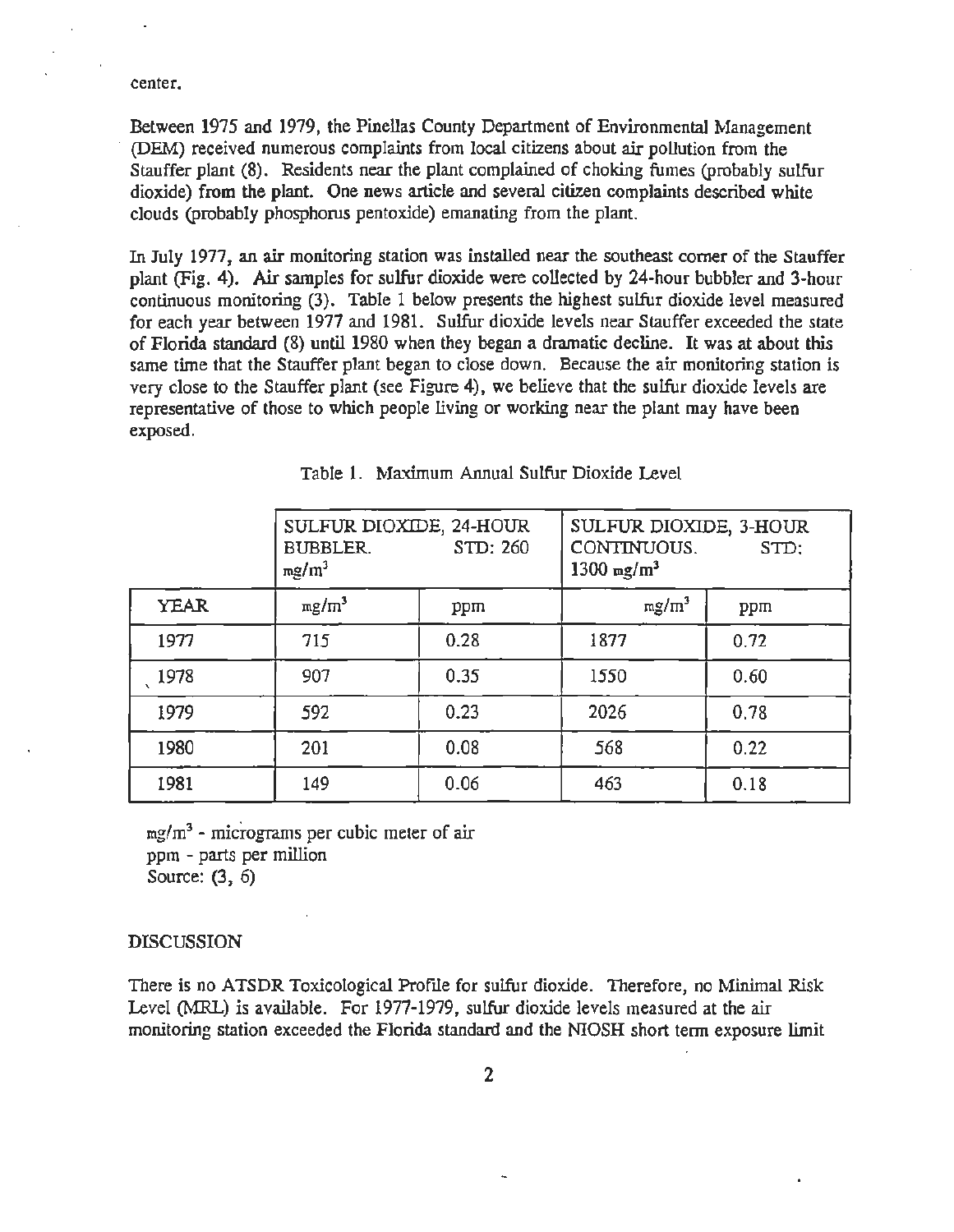(STEL) (9). For sulfur dioxide, the threshold for smell is about 0.3 - 1 ppm. At a level of about 0.5 ppm, sensitive individuals, such as asthmatics, may experience tightness of the chest and wheezing from exposure to sulfur dioxide (9). Some individuals may also become sensitized to sulfur dioxide on repeated exposure (10). Most individuals, however, should not experience any adverse health effects from exposure to sulfur dioxide at the levels that have been measured. No air monitoring data is available prior to 1977. Therefore, we cannot evaluate the likely health effects that may have occurred from exposure to sulfur dioxide up to that time.

#### **CONCLUSIONS**

Based upon the information reviewed, we conclude that adverse health effects from exposure to sulfur dioxide from the Stauffer Chemical Company site between 1977 and 1981 are unlikely except in especially sensitive individuals. As noted above, we do not have sufficient information to evaluate the likely health effects from exposure to sulfur dioxide prior to the establishment of the air monitoring station in 1977. If additional information becomes available indicating exposure at levels of concern, Florida HRS will evaluate that information to determine what actions, if any, are necessary.

#### RECOMMENDATIONS

Florida HRS recommends that individuals, such as asthmatics, or anyone who may have become sensitive *to* the effects of sulfur dioxide avoid exposure in the future.

#### REFERENCES

1. Agency for Toxic Substances and Disease Registry. Preliminary Public Health Assessment for Stauffer Chemical Company/Tarpon Springs, Pinellas County, Tarpon Springs, Florida. Atlanta: ATSDR, August 4, 1993.

2. Coalition Against the United States Exporting Dolphins (C.A. U.S.E.D). Letter to Bruce Tuovila, Florida HRS, from Mary Mosley concerning air monitoring results at the Stauffer Chemical Company/Tarpon Springs plant. September 30, 1995.

3. Florida Department of Environmental Protection. Personal communication to Bruce Tuovila, Florida HRS, from Brian Kerckhoff concerning air monitoring data collected at Stauffer Chemical Company/Tarpon Springs. Nov 9, 1995.

4. NUS Corporation. Final Expanded Site Investigation Report, Stauffer Chemical Company, Tarpon Springs, Pinellas County, Florida. 1989.

5. NUS Corporation. Interim Final Listing Site Inspection Report, Stauffer Chemical Company Site, Tarpon Springs, Pinellas County, Florida. 1991.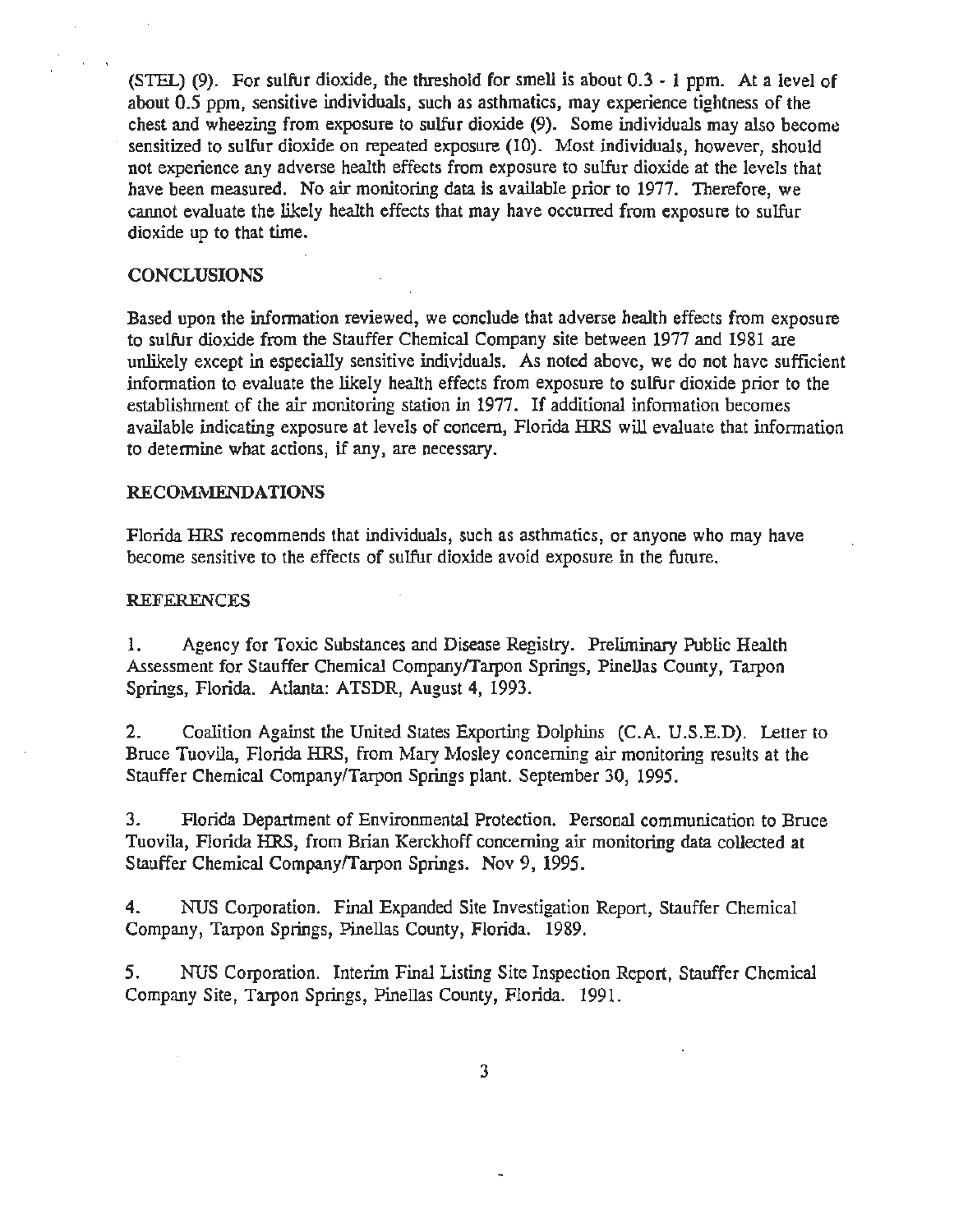6. Zeneca, Inc. Fact sheet describing site history, investigations, and current status of Stauffer Chemical Co., Wilmington, DE. March 12, 1993.

7. Bureau of the Census, U.S. Department of Commerce, Washington, DC, 1990 Census Data Files.

8. · Pinellas County Department of Environmental Management. Memorandum to Jacob Stowers from Joyce Gibbs regarding complaints filed against Stauffer Chemical Co., EPA Air & Water Quality Division, Atlanta, GA. March 4, 1980.

9. Beliles, RP and Beliles, EM. Phosphorus, Selenium, Tellurium, and Sulfur. In: Patty's Industrial Hygiene and Toxicology, Vol. IT, Part A, Toxicology, 4th ed. John Wiley & Sons, Inc., 1993: 807-811.

10. Sittig M. Sulfur Dioxide. In: Handbook of Toxic and Hazardous Chemicals and Carcinogens, 2nd ed. Noyes Publications, 1985: 812-814.

Health Consultation Authors

. .

Druce Danile

E Randall Merchant

Bruce J. Tuovila Biological Scientist **HSET** (904) 488-3385

E. Randall Merchant Biological Administrator HSET (904) 488-3385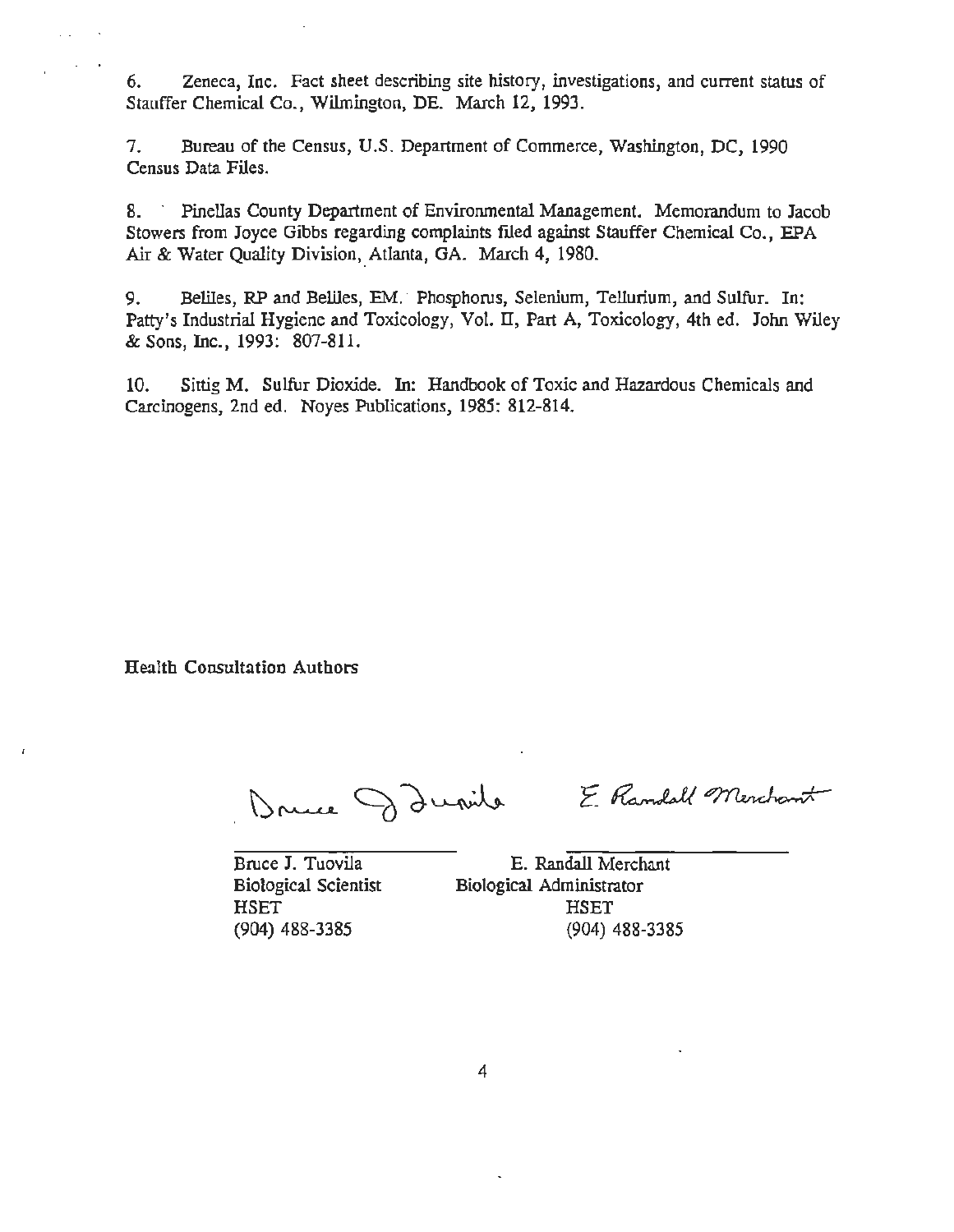### . CERTIFICATION

This Stauffer Chemical Co. (Tarpon Springs Plant) Health Consultation was prepared by the Florida Department of Health and Rehabilitative Services under a cooperative agreement with the Agency for Toxic Substances and Disease Registry (ATSDR). It is in accordance with approved methodology and procedures existing at the time the health consultation was begun.

 $2h+1$ 

Richard R. Kauffman, M.S. Technical Project Officer Remedial Programs Branch (RPB) Division of Health Assessment and Consultation (DHAC) ATSDR

The Division of Health Assessment and Consultation, ATSDR, has reviewed this health consultation, and concurs with its fmdings.

Sharon Williams-Fleetwood, Ph.D. Chief, RPB, DHAC, ATSDR

*5*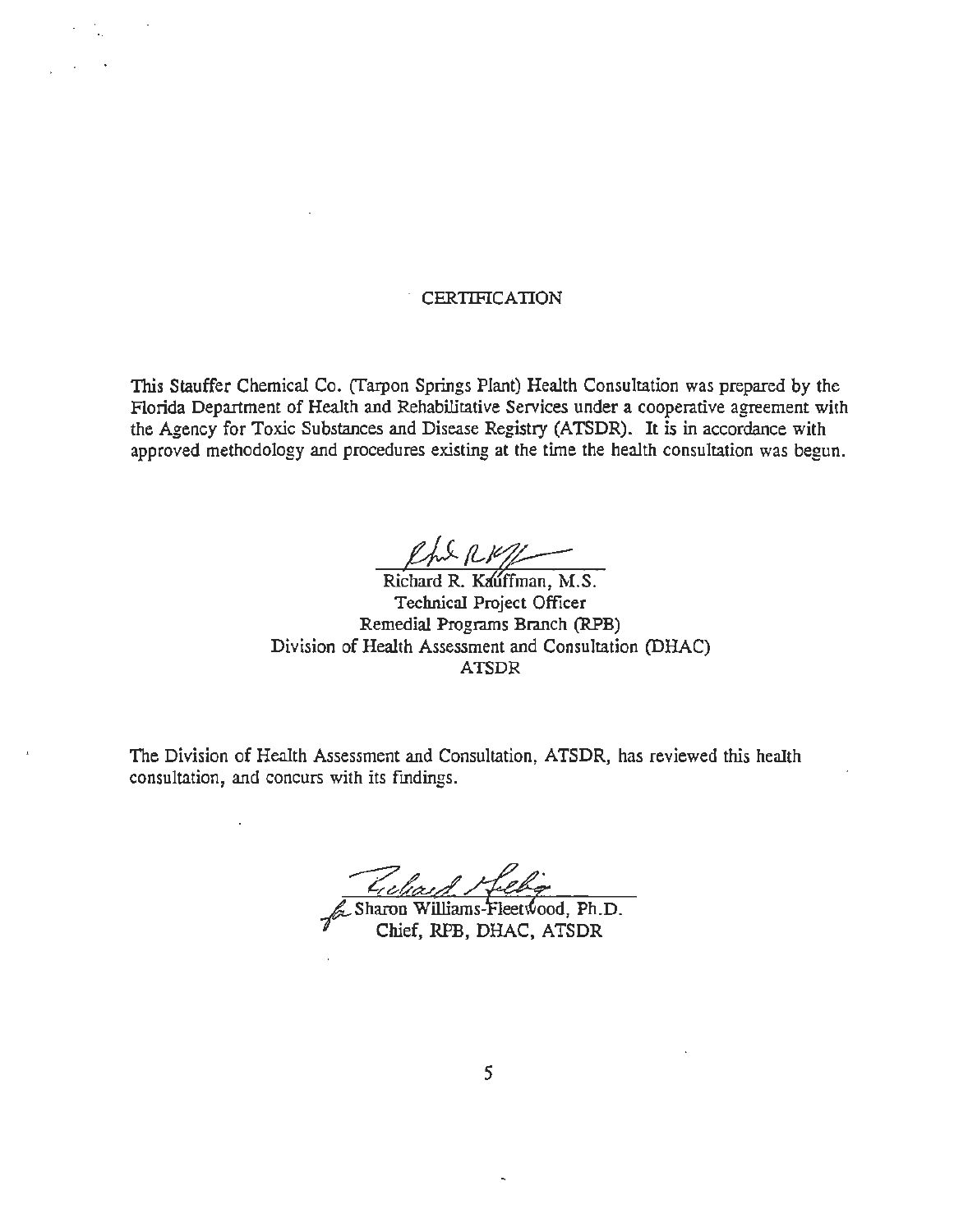

Figure 1. State Map Showing Location of Pinellas County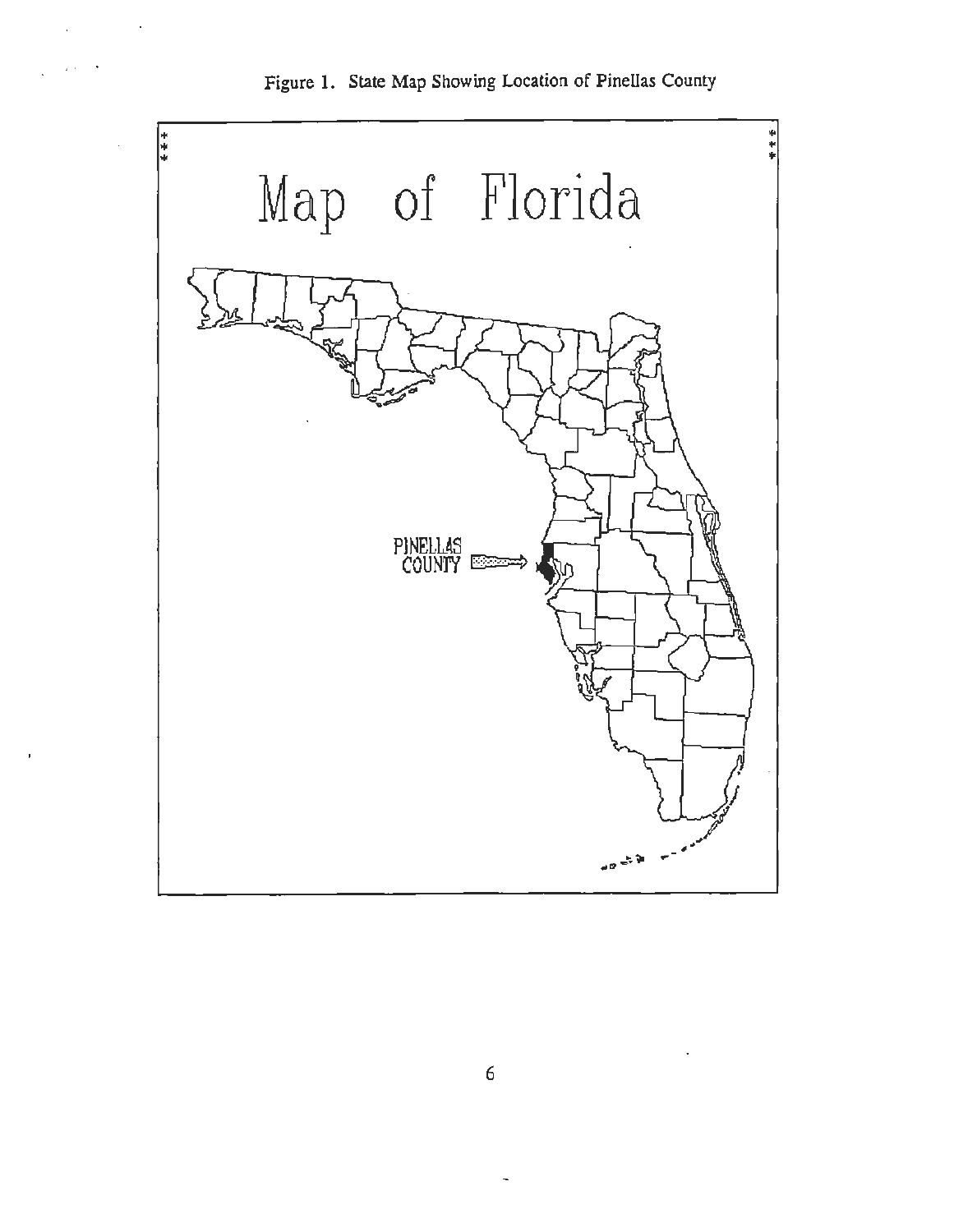

Figure 2. Location of Stauffer Chemical Co. in Tarpon Springs

 $\sim$ 

 $\sqrt{2}$ 

 $\Delta \sim 100$ 

 $\overline{7}$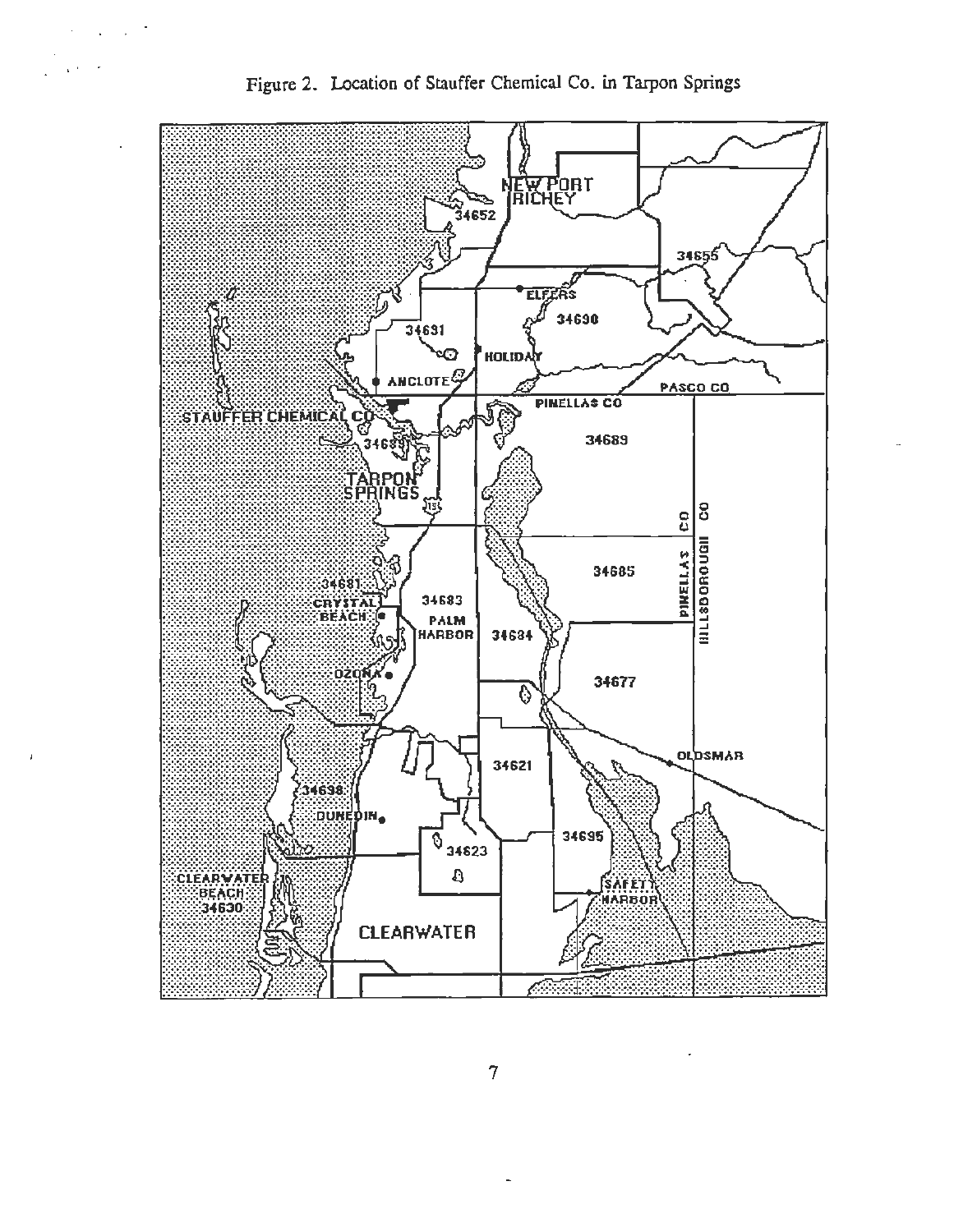

 $\mathcal{S} = \mathcal{S}_\mathbf{a}$  ,  $\mathcal{S}_\mathbf{a} = \mathcal{S}$ 

 $\mathcal{A}$ 



8

 $\sim$